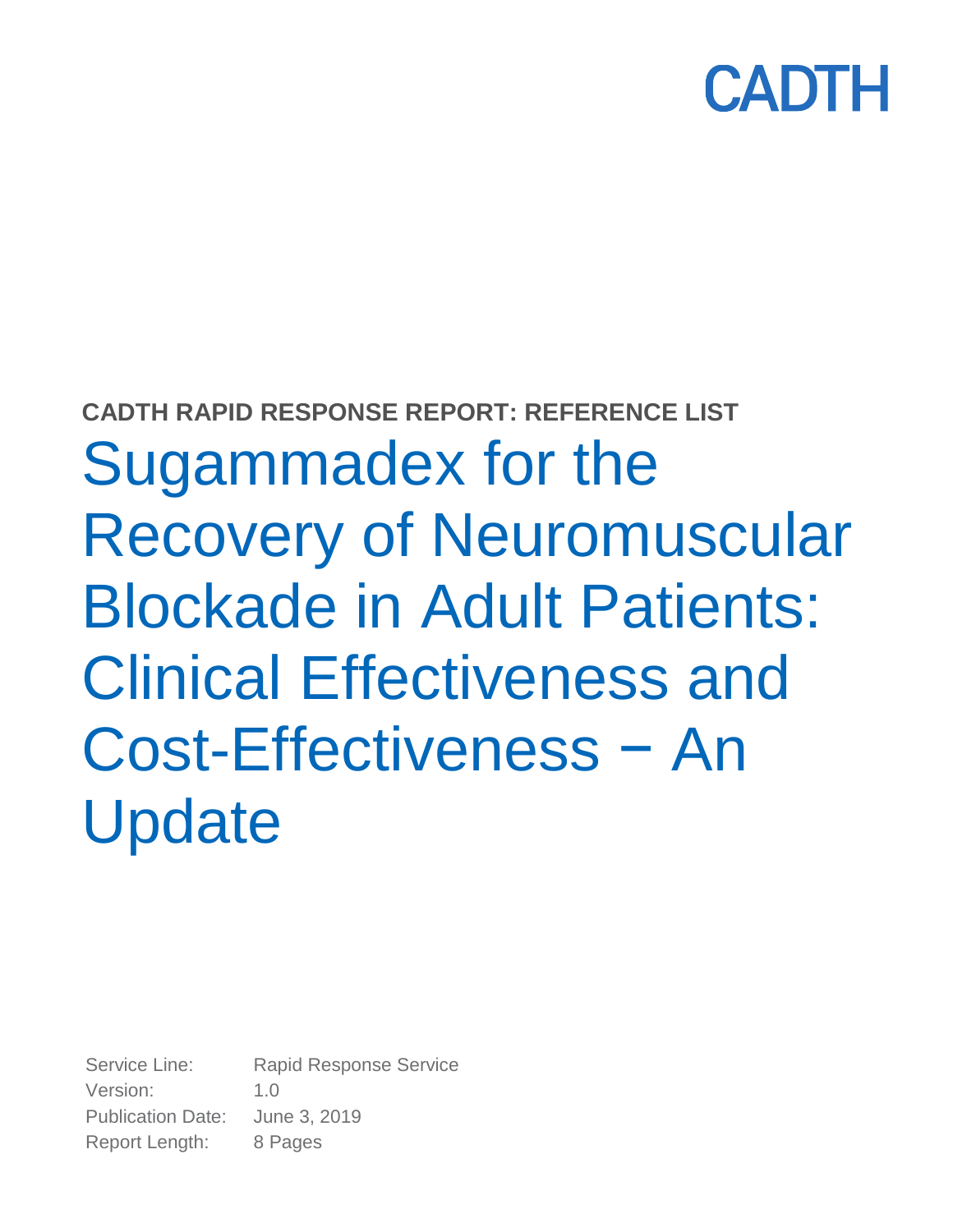#### **Authors:** Camille Dulong, Kelly Farrah

**Cite As:** *Sugammadex for the Recovery of Neuromuscular Blockade in Adult Patients: Clinical Effectiveness and Cost-Effectiveness*. Ottawa: CADTH; 2019 June. (CADTH rapid response report: reference list).

Disclaimer: The information in this document is intended to help Canadian health care decision-makers, health care professionals, health systems leaders, and policy-makers make well-informed decisions and thereby improve the quality of health care services. While patients and others may access this document, the document is made available for informational purposes only and no representations or warranties are made with respect to its fitness for any particular purpose. The information in this document should not be used as a substitute for professional medical advice or as a substitute for the application of clinical judgment in respect of the care of a particular patient or other professional judgment in any decision-making process. The Canadian Agency for Drugs and Technologies in Health (CADTH) does not endorse any information, drugs, therapies, treatments, products, processes, or services.

While care has been taken to ensure that the information prepared by CADTH in this document is accurate, complete, and up-to-date as at the applicable date the material was first published by CADTH, CADTH does not make any guarantees to that effect. CADTH does not guarantee and is not responsible for the quality, currency, propriety, accuracy, or reasonableness of any statements, information, or conclusions contained in any third-party materials used in preparing this document. The views and opinions of third parties published in this document do not necessarily state or reflect those of CADTH.

CADTH is not responsible for any errors, omissions, injury, loss, or damage arising from or relating to the use (or misuse) of any information, statements, or conclusions contained in or implied by the contents of this document or any of the source materials.

This document may contain links to third-party websites. CADTH does not have control over the content of such sites. Use of third-party sites is governed by the third-party website owners' own terms and conditions set out for such sites. CADTH does not make any guarantee with respect to any information contained on such third-party sites and CADTH is not responsible for any injury, loss, or damage suffered as a result of using such third-party sites. CADTH has no responsibility for the collection, use, and disclosure of personal information by third-party sites.

Subject to the aforementioned limitations, the views expressed herein do not necessarily reflect the views of Health Canada, Canada's provincial or territorial governments, other CADTH funders, or any third-party supplier of information.

This document is prepared and intended for use in the context of the Canadian health care system. The use of this document outside of Canada is done so at the user's own risk.

This disclaimer and any questions or matters of any nature arising from or relating to the content or use (or misuse) of this document will be governed by and interpreted in accordance with the laws of the Province of Ontario and the laws of Canada applicable therein, and all proceedings shall be subject to the exclusive jurisdiction of the courts of the Province of Ontario, Canada.

The copyright and other intellectual property rights in this document are owned by CADTH and its licensors. These rights are protected by the Canadian *Copyright Act* and other national and international laws and agreements. Users are permitted to make copies of this document for non-commercial purposes only, provided it is not modified when reproduced and appropriate credit is given to CADTH and its licensors.

**About CADTH:** CADTH is an independent, not-for-profit organization responsible for providing Canada's health care decision-makers with objective evidence to help make informed decisions about the optimal use of drugs, medical devices, diagnostics, and procedures in our health care system.

**Funding:** CADTH receives funding from Canada's federal, provincial, and territorial governments, with the exception of Quebec.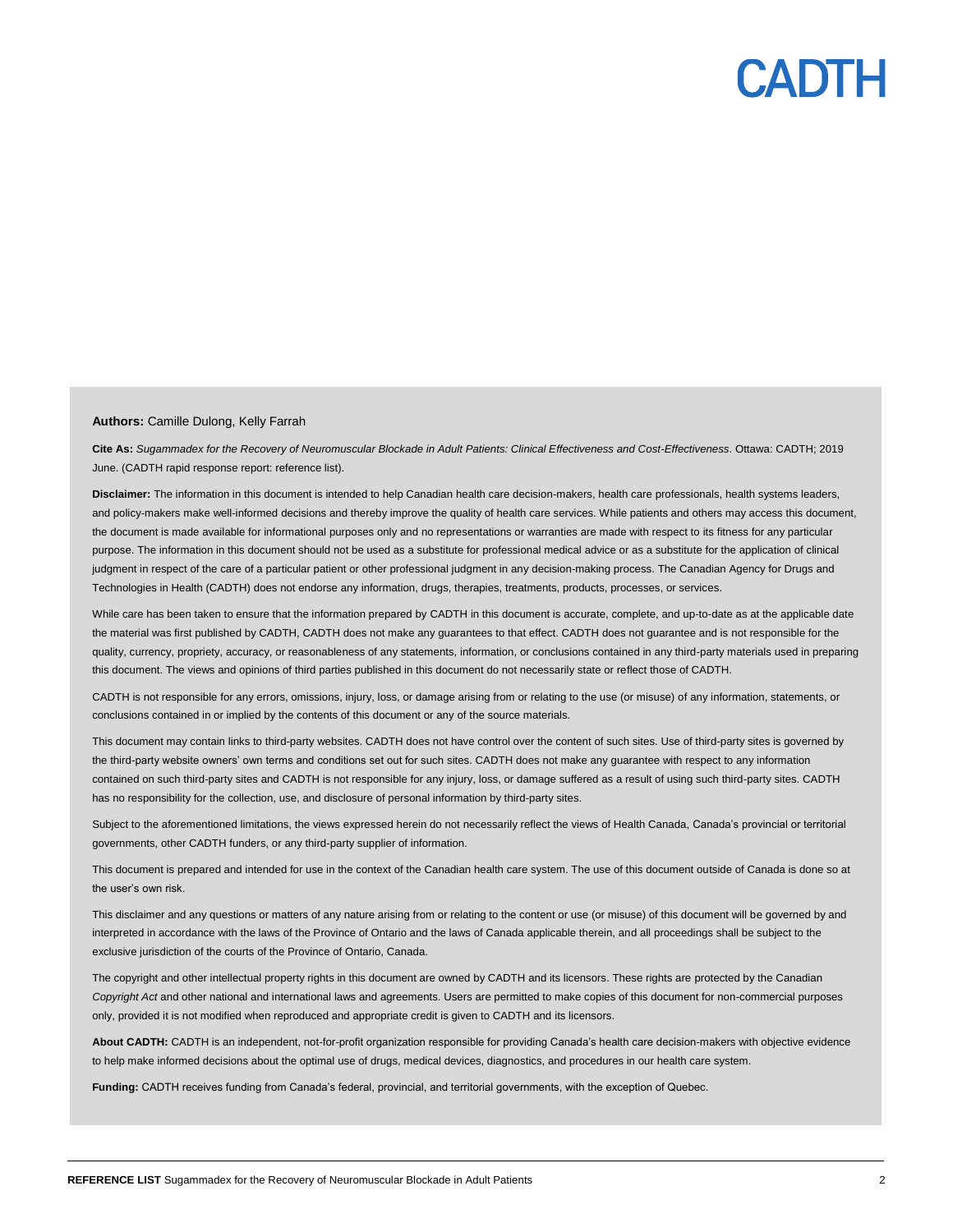

### **Research Questions**

- 1. What is the clinical effectiveness regarding the use of sugammadex for the recovery of neuromuscular blockade in adult patients?
- 2. What is the cost-effectiveness regarding the use of sugammadex for the recovery of neuromuscular blockade in adult patients?

### **Key Findings**

Five systematic reviews (four with meta-analyses), 13 randomized controlled trials, and three non-randomized studies were identified regarding the clinical effectiveness of sugammadex in adult patients who are recovering from neuromuscular blockade.

### **Methods**

This report updates a literature search of a previous CADTH report. For the current report, a limited literature search was conducted by an information specialist on key resources including PubMed, the Cochrane Library, the University of York Centre for Reviews and Dissemination (CRD) databases, the websites of Canadian and major international health technology agencies, as well as a focused Internet search. The search strategy was comprised of both controlled vocabulary, such as the National Library of Medicine's MeSH (Medical Subject Headings), and keywords. The main search concept was sugammadex. No filters were applied to limit the retrieval by study type. Where possible, retrieval was limited to the human population. The search was also limited to English language documents published between April 26, 2016 and May 27, 2019. Internet links were provided, where available.

### **Selection Criteria**

One reviewer screened citations and selected studies based on the inclusion criteria presented in Table 1.

| <b>Population</b>   | Adult patients recovering from neuromuscular blockade (i.e., reversing the effects of the neuromuscular<br>blockade)  |
|---------------------|-----------------------------------------------------------------------------------------------------------------------|
| <b>Intervention</b> | Sugammadex (Tradename: Bridion)                                                                                       |
| <b>Comparator</b>   | Neostigmine with/without atropine: Neostigmine with or without glycopyrrolate: no treatment (spontaneous<br>recovery) |

### **Table 1: Selection Criteria**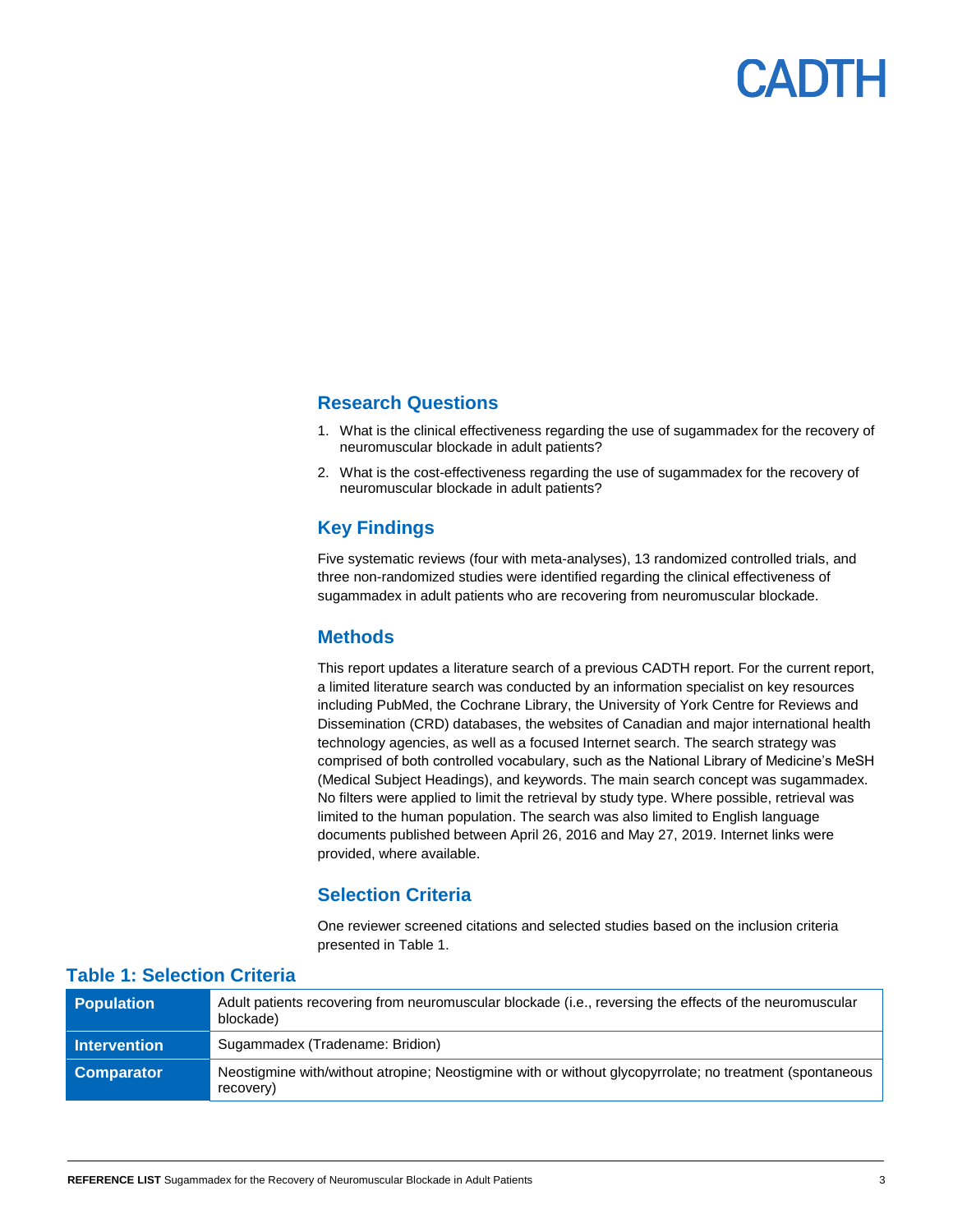### **ANTE**

| <b>Outcomes</b>      | Q1: Clinical effectiveness (e.g., recovery time, time to extubation, post-operative residual paralysis);<br>safety (e.g., renal function, bleeding); benefits/harms (e.g., pulmonary complications, re-intubation)<br>Q2: Cost-effectiveness |
|----------------------|----------------------------------------------------------------------------------------------------------------------------------------------------------------------------------------------------------------------------------------------|
| <b>Study Designs</b> | Health technology assessments, systematic reviews, meta-analyses, randomized controlled trials, non-<br>randomized studies, and economic evaluations                                                                                         |

### **Results**

Rapid Response reports are organized so that the higher quality evidence is presented first. Therefore, health technology assessment reports, systematic reviews, and meta-analyses are presented first. These are followed by randomized controlled trials, non-randomized studies, and economic evaluations.

Five systematic reviews (four with meta-analyses), 13 randomized controlled trials, and three non-randomized studies were identified regarding the clinical effectiveness of sugammadex in adult patients who are recovering from neuromuscular blockade. No relevant health technology assessments or economic evaluations were identified.

Additional references of potential interest are provided in the appendix.

### Health Technology Assessments

No literature identified.

#### Systematic Reviews and Meta-analyses

- 1. Hafeez KR, Tuteja A, Singh M, et al. Postoperative complications with neuromuscular blocking drugs and/or reversal agents in obstructive sleep apnea patients: a systematic review. *BMC Anesthesiol*. 2018 Jul 19;18(1):91. [PubMed: PM30025517](http://www.ncbi.nlm.nih.gov/pubmed/30025517)
- 2. Hristovska AM, Duch P, Allingstrup M, Afshari A. The comparative efficacy and safety of sugammadex and neostigmine in reversing neuromuscular blockade in adults. a Cochrane systematic review with meta-analysis and trial sequential analysis. *Anaesthesia*. 2018 May;73(5):631-641. PubMed: [PM29280475](http://www.ncbi.nlm.nih.gov/pubmed/29280475)
- 3. Carron M, Zarantonello F, Lazzarotto N, Tellaroli P, Ori C. Role of sugammadex in accelerating postoperative discharge: a meta-analysis. *J Clin Anesth*. 2017 Jun;39:38- 44.

### [PubMed: PM28494905](http://www.ncbi.nlm.nih.gov/pubmed/28494905)

- 4. Hristovska AM, Duch P, Allingstrup M, Afshari A. Efficacy and safety of sugammadex versus neostigmine in reversing neuromuscular blockade in adults. *Cochrane Database Syst Rev*. 2017 Aug 14;8:Cd012763. [PubMed: PM28806470](http://www.ncbi.nlm.nih.gov/pubmed/28806470)
- 5. Carron M, Zarantonello F, Tellaroli P, Ori C. Efficacy and safety of sugammadex compared to neostigmine for reversal of neuromuscular blockade: a meta-analysis of randomized controlled trials. *J Clin Anesth*. 2016 Dec;35:1-12. [PubMed: PM27871504](http://www.ncbi.nlm.nih.gov/pubmed/27871504)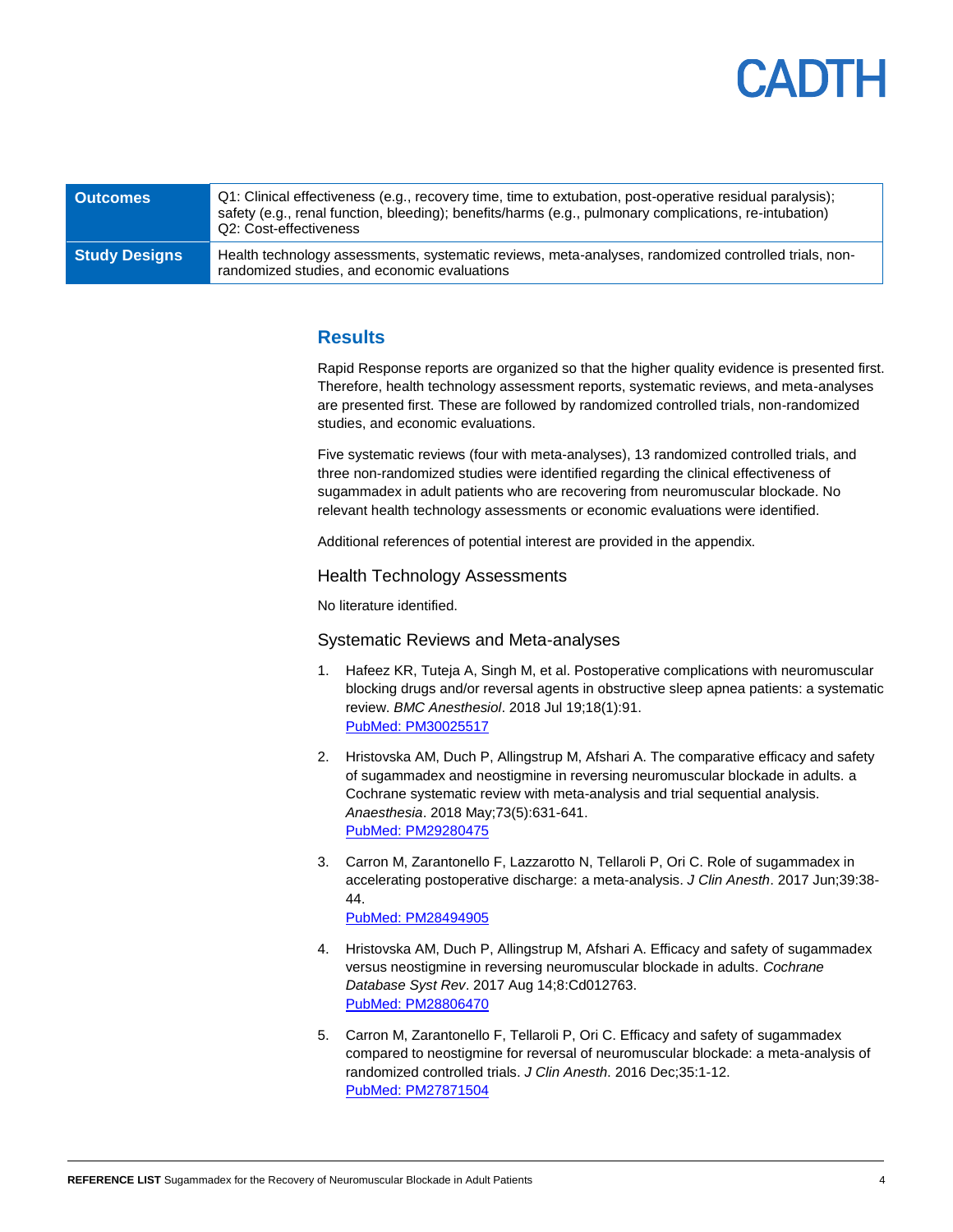### Randomized Controlled Trials

- 6. Kim NY, Koh JC, Lee KY, et al. Influence of reversal of neuromuscular blockade with Sugammadex or neostigmine on postoperative quality of recovery following a single bolus dose of rocuronium: a prospective, randomized, double-blinded, controlled study. *J Clin Anesth*. 2019 Mar 30;57:97-102. [PubMed: PM30939422](http://www.ncbi.nlm.nih.gov/pubmed/30939422)
- 7. Abdulatif M, Lotfy M, Mousa M, Afifi MH, Yassen K. Sugammadex antagonism of rocuronium-induced neuromuscular blockade in patients with liver cirrhosis undergoing liver resection: a randomized controlled study. *Minerva Anestesiol*. 2018 Aug;84(8):929-937. [PubMed: PM29405667](http://www.ncbi.nlm.nih.gov/pubmed/29405667)
- 8. Paech MJ, Kaye R, Baber C, Nathan EA. Recovery characteristics of patients receiving either sugammadex or neostigmine and glycopyrrolate for reversal of neuromuscular block: a randomised controlled trial. *Anaesthesia*. 2018 Mar;73(3):340-347. [PubMed: PM29214645](http://www.ncbi.nlm.nih.gov/pubmed/29214645)
- 9. Alsaeed A, Bamehriz F, Eldin S, Alzahrani T, Alharbi A, Eldawlatly A. Sugammadex versus two doses of neostigmine for reversal of rocuronium in gastric sleeve surgery. *Saudi J Anaesth*. 2017 Jul-Sep;11(3):309-311. [PubMed: PM28757832](http://www.ncbi.nlm.nih.gov/pubmed/28757832)
- 10. Batistaki C, Riga M, Zafeiropoulou F, Lyrakos G, Kostopanagiotou G, Matsota P. Effect of Sugammadex versus neostigmine/atropine combination on postoperative cognitive dysfunction after elective surgery. *Anaesth Intensive Care*. 2017 Sep;45(5):581-588. [PubMed: PM28911287](http://www.ncbi.nlm.nih.gov/pubmed/28911287)
- 11. Choi ES, Oh AY, Koo BW, et al. Comparison of reversal with neostigmine of low-dose rocuronium vs. reversal with sugammadex of high-dose rocuronium for a short procedure. *Anaesthesia*. 2017 Oct;72(10):1185-1190. [PubMed: PM28493510](http://www.ncbi.nlm.nih.gov/pubmed/28493510)
- 12. Evron S, Abelansky Y, Ezri T, Izakson A. Respiratory events with sugammadex vs. neostigmine following laparoscopic sleeve gastrectomy: a prospective pilot study assessing neuromuscular reversal strategies. *Rom J Anaesth Intensive Care*. 2017 Oct;24(2):111-114. [PubMed: PM29090263](http://www.ncbi.nlm.nih.gov/pubmed/29090263)
- 13. Loh PS, Miskan MM, Chin YZ, Zaki RA. Staggering the dose of sugammadex lowers risks for severe emergence cough: a randomized control trial. *BMC Anesthesiol*. 2017 Oct 11;17(1):137. [PubMed: PM29020936](http://www.ncbi.nlm.nih.gov/pubmed/29020936)
- 14. Nemes R, Fulesdi B, Pongracz A, et al. Impact of reversal strategies on the incidence of postoperative residual paralysis after rocuronium relaxation without neuromuscular monitoring: a partially randomised placebo controlled trial. *Eur J Anaesthesiol*. 2017 Sep;34(9):609-616. [PubMed: PM28030444](http://www.ncbi.nlm.nih.gov/pubmed/28030444)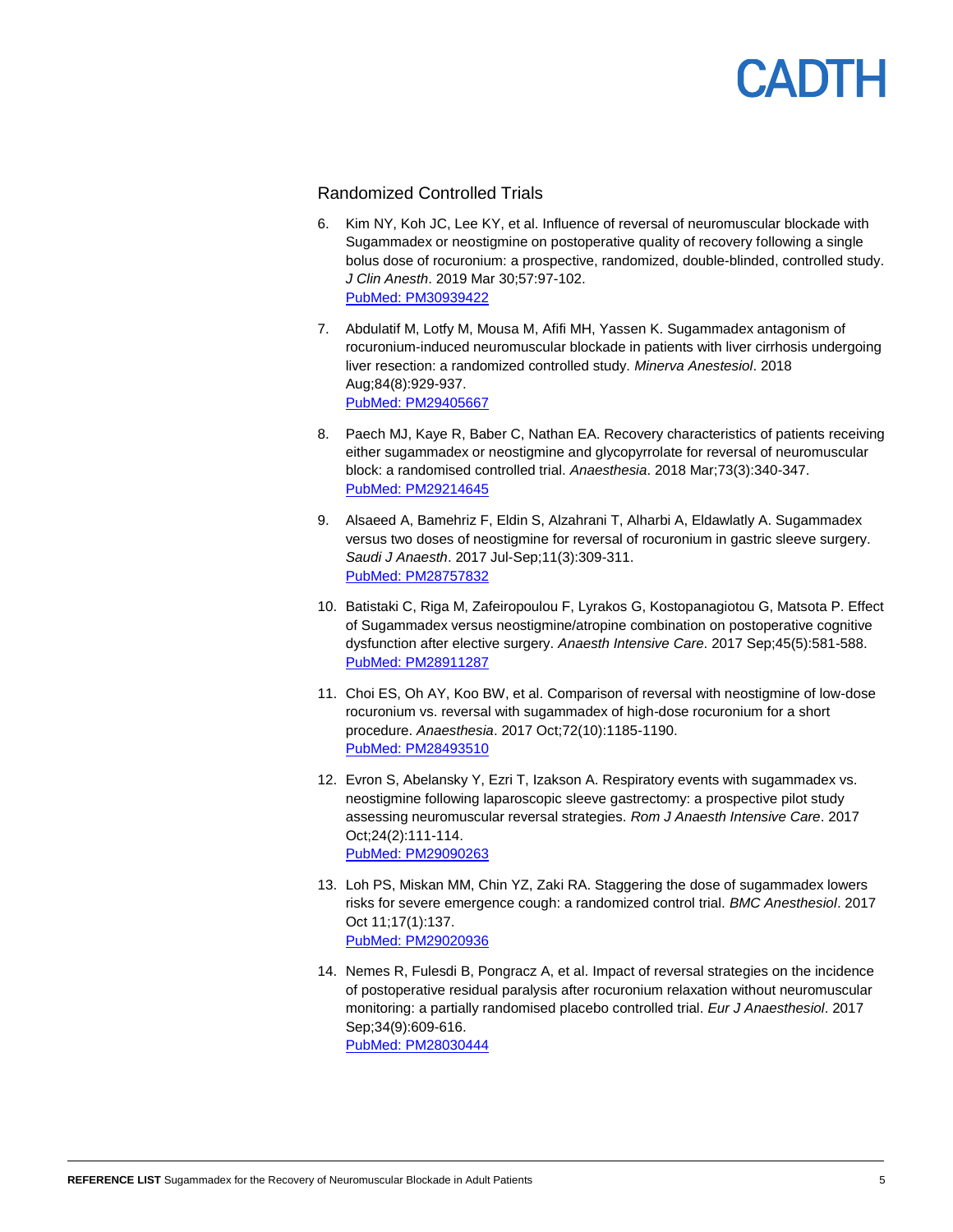- 15. Tas Tuna A, Palabiyik O, Orhan M, Sonbahar T, Sayhan H, Tomak Y. Does sugammadex administration affect postoperative nausea and vomiting after laparoscopic cholecystectomy: a prospective, double-blind, randomized study. *Surg Laparosc Endosc Percutan Tech*. 2017 Aug;27(4):237-240. [PubMed: PM28731951](http://www.ncbi.nlm.nih.gov/pubmed/28731951)
- 16. Piskin O, Kucukosman G, Altun DU, et al. The effect of sugammadex on postoperative cognitive function and recovery. *Braz J Anesthesiol*. 2016 Jul-Aug;66(4):376-382. [PubMed: PM27343787](http://www.ncbi.nlm.nih.gov/pubmed/27343787)
- 17. Sen A, Erdivanli B, Tomak Y, Pergel A. Reversal of neuromuscular blockade with sugammadex or neostigmine/atropine: effect on postoperative gastrointestinal motility. *J Clin Anesth*. 2016 Aug;32:208-213. [PubMed: PM27290978](http://www.ncbi.nlm.nih.gov/pubmed/27290978)
- 18. Unal DY, Baran I, Mutlu M, Ural G, Akkaya T, Ozlu O. Comparison of sugammadex versus neostigmine costs and respiratory complications in patients with obstructive sleep apnoea. *Turk J Anaesthesiol Reanim*. 2015 Dec;43(6):387-395. [PubMed: PM27366535](http://www.ncbi.nlm.nih.gov/pubmed/27366535)

### Non-Randomized Studies

- 19. Kirmeier E, Eriksson LI, Lewald H, et al. Post-anaesthesia pulmonary complications after use of muscle relaxants (POPULAR): a multicentre, prospective observational study. *Lancet Respir Med.* 2019 Feb;7(2):129-140. [PubMed: PM30224322](http://www.ncbi.nlm.nih.gov/pubmed/30224322)
- 20. Oh TK, Oh AY, Ryu JH, et al. Retrospective analysis of 30-day unplanned readmission after major abdominal surgery with reversal by sugammadex or neostigmine. *Br J Anaesth*. 2019 Mar;122(3):370-378. [PubMed: PM30770055](http://www.ncbi.nlm.nih.gov/pubmed/30770055)
- 21. Min KC, Woo T, Assaid C, et al. Incidence of hypersensitivity and anaphylaxis with sugammadex. *J Clin Anesth*. 2018 Jun;47:67-73. [PubMed: PM29621739](http://www.ncbi.nlm.nih.gov/pubmed/29621739)

### Economic Evaluations

No identified literature.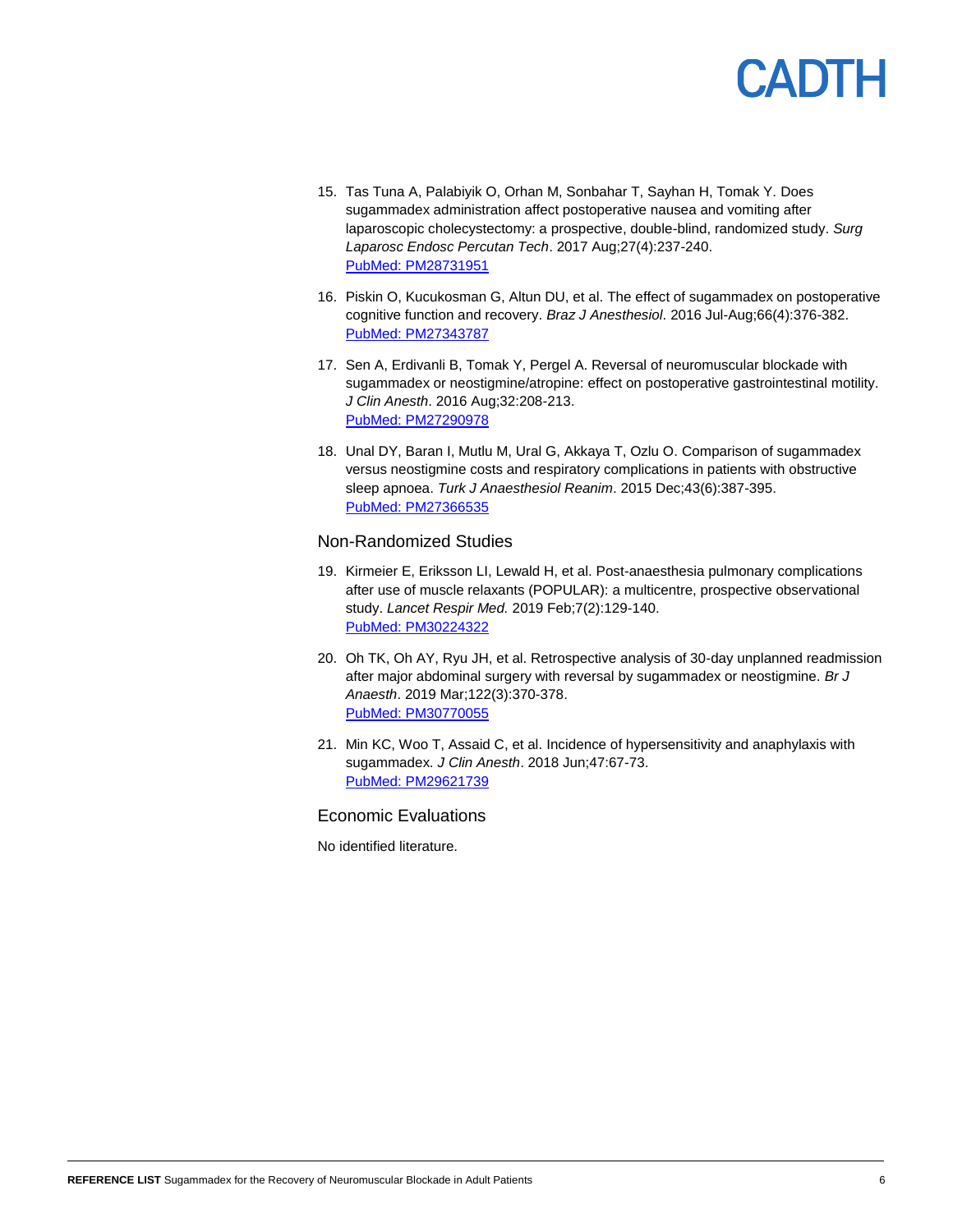### **Appendix — Further Information**

### Previous CADTH Reports

- 22. Sugammadex for the reversal of neuromuscular blockade in adult patients: a review of clinical effectiveness and cost-effectiveness. (*CADTH Rapid response: summary with critical appraisal*). Ottawa (ON): CADTH; 2016: [https://www.cadth.ca/sugammadex-reversal-neuromuscular-blockade-adult-patients](https://www.cadth.ca/sugammadex-reversal-neuromuscular-blockade-adult-patients-review-clinical-effectiveness-and-cost)[review-clinical-effectiveness-and-cost.](https://www.cadth.ca/sugammadex-reversal-neuromuscular-blockade-adult-patients-review-clinical-effectiveness-and-cost) Accessed 2019 May 31.
- 23. Sugammadex for adults undergoing surgery: clinical and cost-effectiveness and guidelines. (*CADTH Rapid response: reference list*). Ottawa (ON): CADTH; 2016: [https://www.cadth.ca/sugammadex-adults-undergoing-surgery-clinical-and-cost](https://www.cadth.ca/sugammadex-adults-undergoing-surgery-clinical-and-cost-effectiveness-and-guidelines-0)[effectiveness-and-guidelines-0.](https://www.cadth.ca/sugammadex-adults-undergoing-surgery-clinical-and-cost-effectiveness-and-guidelines-0) Accessed 2019 May 31.

### Randomized Controlled Trials

### *Neuromuscular Blockade Not Specified in Patient Population*

24. Min KC, Bondiskey P, Schulz V, et al. Hypersensitivity incidence after sugammadex administration in healthy subjects: a randomised controlled trial. *Br J Anaesth*. 2018 Oct;121(4):749-757. [PubMed: PM30236237](http://www.ncbi.nlm.nih.gov/pubmed/30236237)

### *Children Included in Patient Population*

25. Biricik E, Alic V, Karacaer F, Celiktas M, Unlugenc H. A comparison of intravenous Sugammadex and neostigmine + atropine reversal on time to consciousness during wake-up tests in spinal surgery. *Niger J Clin Pract*. 2019 May;22(5):609-615. [PubMed: PM31089014](http://www.ncbi.nlm.nih.gov/pubmed/31089014)

### Non-Randomized Studies

### *Neuromuscular Blockade Not Specified in Patient Population*

26. Chae YJ, Joe HB, Oh J, Lee E, Yi IK. Thirty-day postoperative outcomes following sugammadex use in colorectal surgery patients; retrospective study. *J Clin Med*. 2019 Jan 16;8(1). [PubMed: PM30654513](http://www.ncbi.nlm.nih.gov/pubmed/30654513)

### Review Articles

- 27. de Boer HD, Carlos RV, Brull SJ. Is lower-dose sugammadex a cost-saving strategy for reversal of deep neuromuscular block? Facts and fiction. *BMC Anesthesiol*. 2018 Nov 6;18(1):159. [PubMed: PM30400850](http://www.ncbi.nlm.nih.gov/pubmed/30400850)
- 28. Fuchs-Buder T, Nemes R, Schmartz D. Residual neuromuscular blockade: management and impact on postoperative pulmonary outcome. *Curr Opin Anaesthesiol*. 2016 Dec;29(6):662-667. [PubMed: PM27755128](http://www.ncbi.nlm.nih.gov/pubmed/27755128)